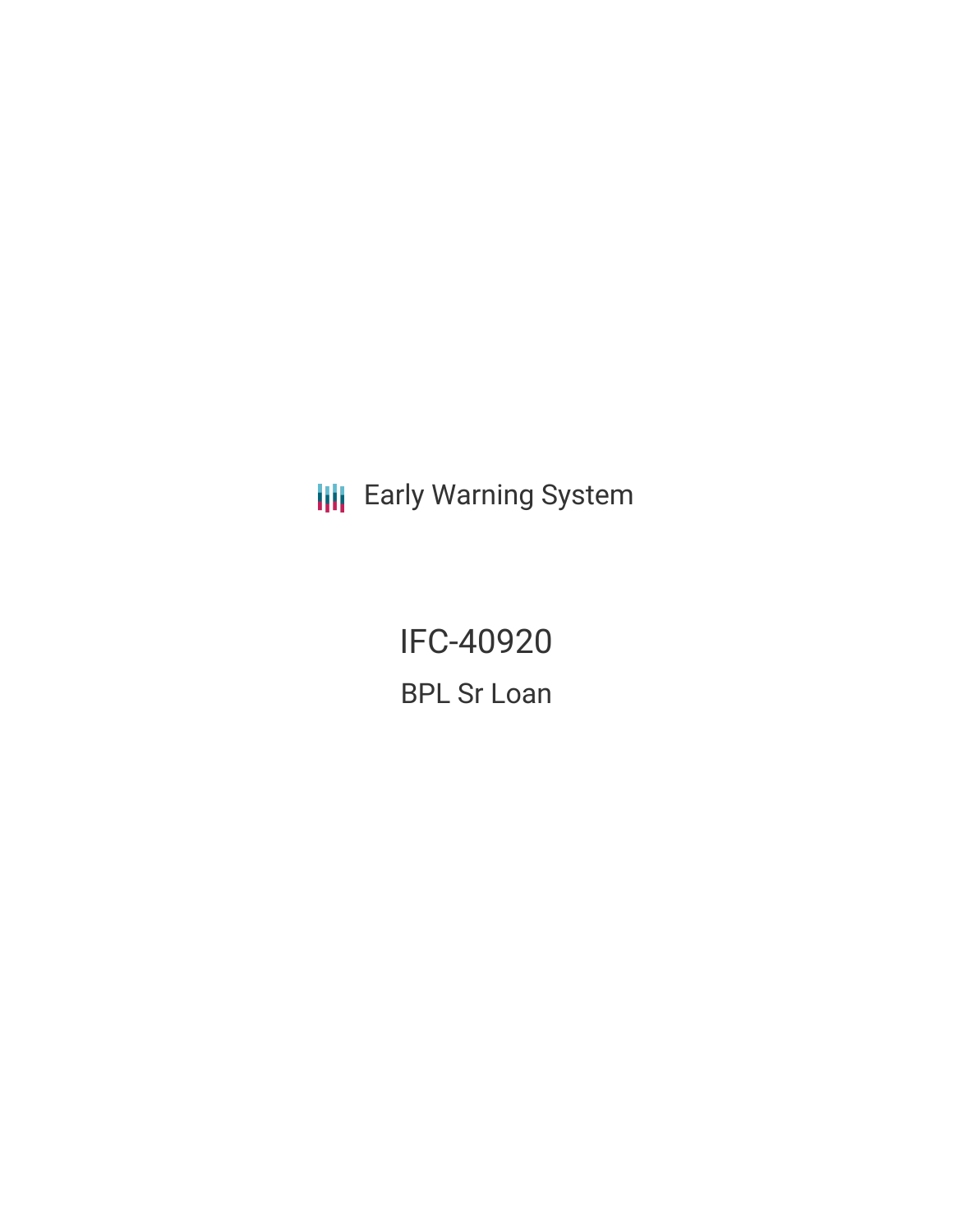# **Quick Facts**

| <b>Countries</b>               | South Africa                            |
|--------------------------------|-----------------------------------------|
| <b>Financial Institutions</b>  | International Finance Corporation (IFC) |
| <b>Status</b>                  | Proposed                                |
| <b>Bank Risk Rating</b>        | <b>FI</b>                               |
| <b>Voting Date</b>             | 2018-06-15                              |
| <b>Borrower</b>                | <b>Business Partners Limited</b>        |
| <b>Sectors</b>                 | Finance                                 |
| <b>Ring Fence</b>              | Small & Medium Enterprises              |
| <b>Investment Type(s)</b>      | Loan                                    |
| <b>Investment Amount (USD)</b> | $$47.67$ million                        |
| <b>Project Cost (USD)</b>      | $$47.67$ million                        |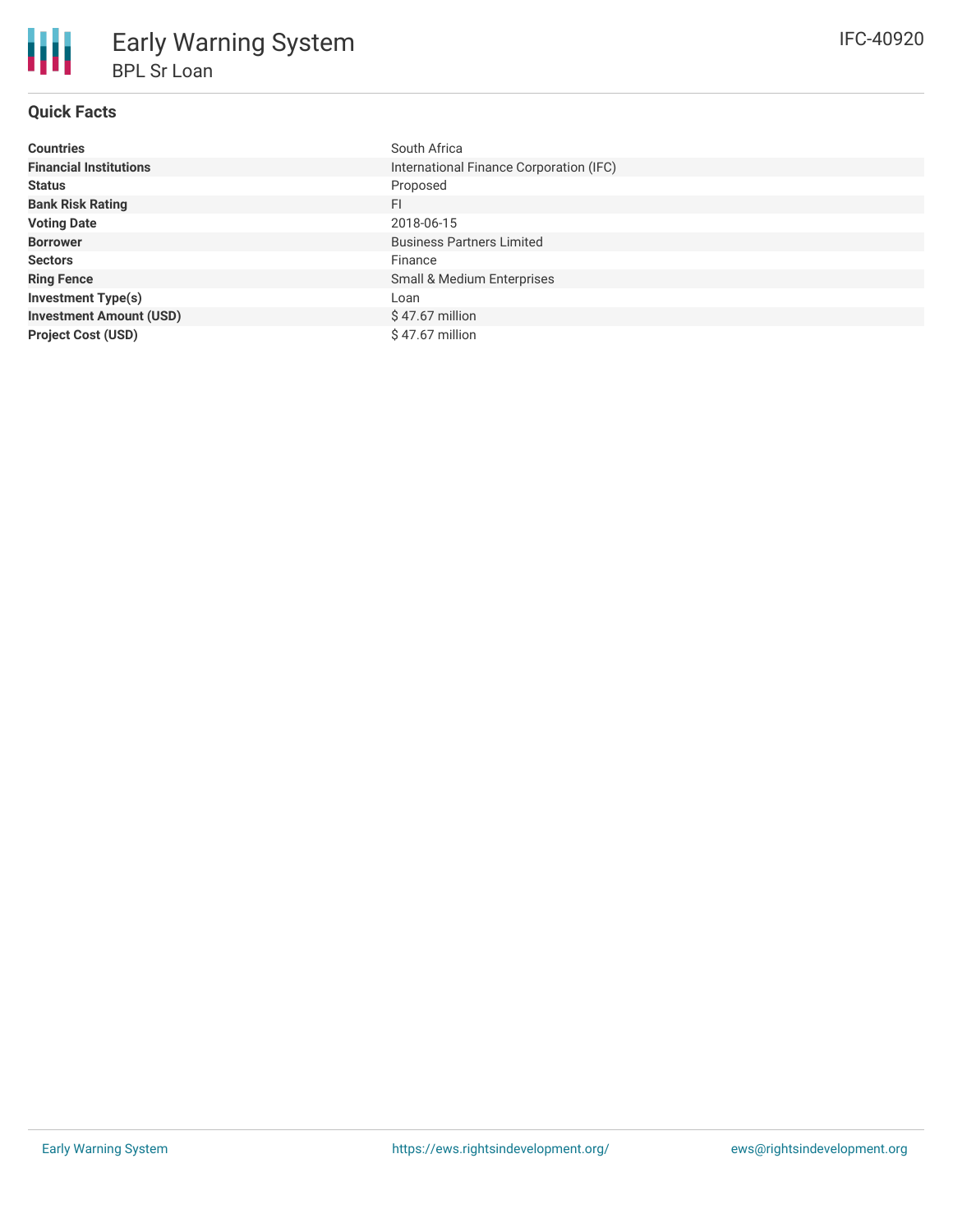

## **Project Description**

The project consists of a 6-year ZAR600 million (\$47.67 million) senior loan to Business Partners Limited ("BPL"). The IFC loan forms part of the SME Push Program and will strengthen BPL's long-term funding position and support the expansion of its lending operations to underserved SMEs in South Africa.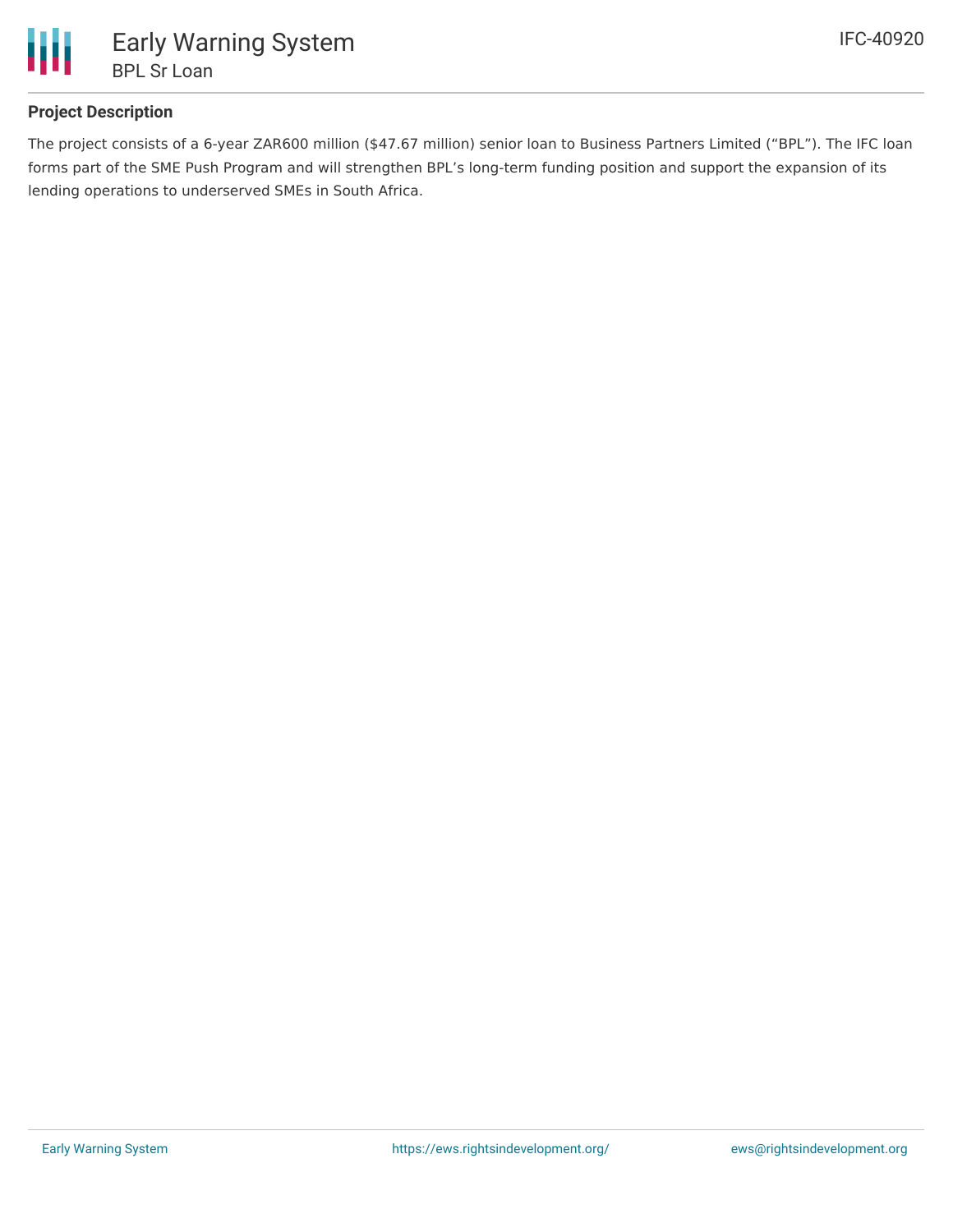### **Investment Description**

• International Finance Corporation (IFC)

The proposed investment consists of a 6-year senior loan of up to ZAR600 million (~US\$48 million equivalent). The funding will be used exclusively for expanding BPL's lending operations to SMEs, with a particular focus on women-owned SMEs.

### **Financial Intermediary**

Financial Intermediary: A commercial bank or financial institution that receives funds from a development bank. A financial intermediary then lends these funds to their clients (private actors) in the form of loans, bonds, guarantees and equity shares. Financial intermediaries include insurance, pension and equity funds. The direct financial relationship is between the development bank and the financial intermediary.

[Business](file:///actor/643/) Partners Limited (Financial Intermediary)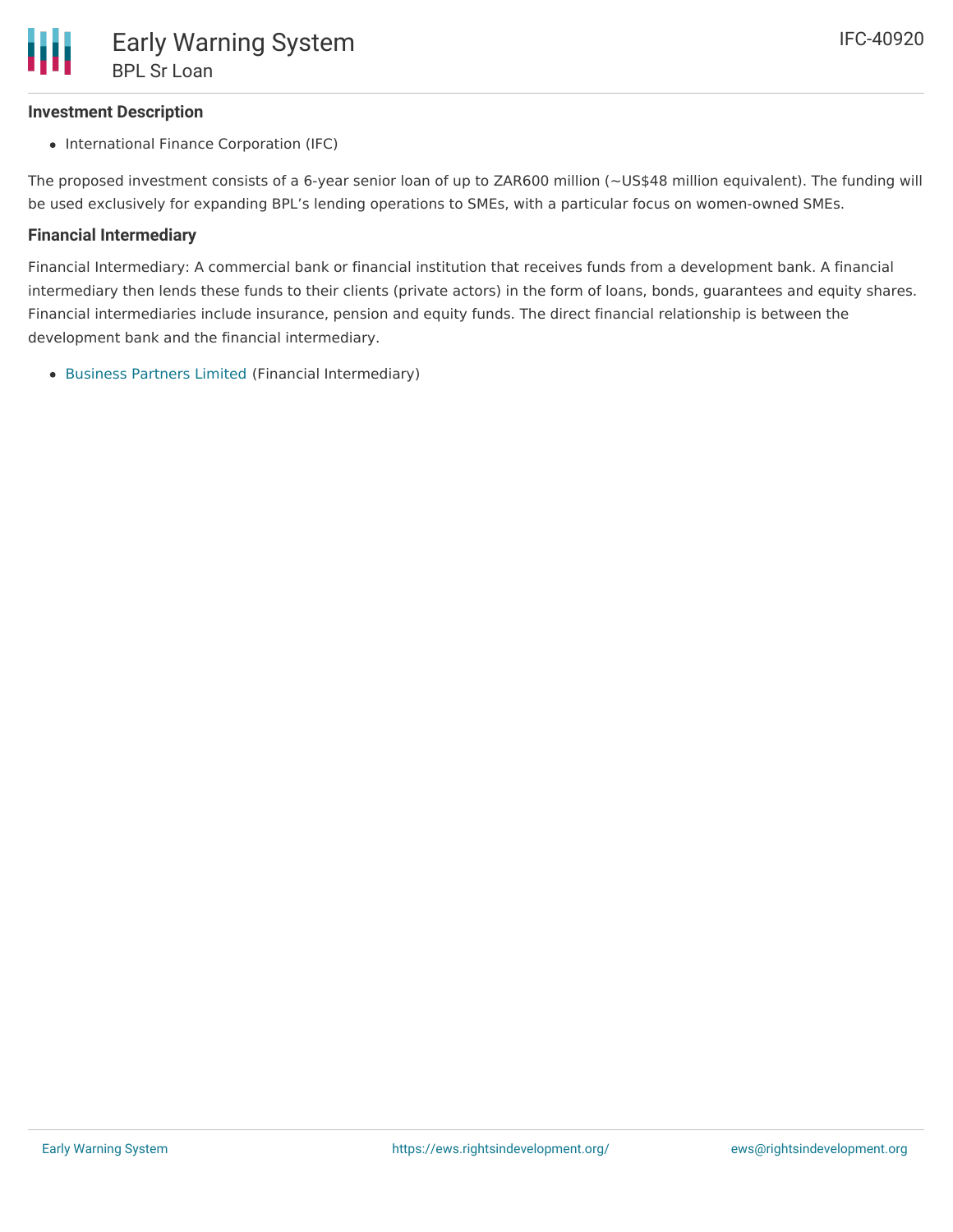There is often limited information publicly available about what development banks are funding through financial intermediaries. In 2021, the Early Warning System partnered with Oxfam International to incorporate information on high-risk projects being funded by financial intermediaries receiving funding from the International Finance Corporation (IFC) and the Dutch Development Bank (FMO).

The information listed below describes the relationship between the different private actors linked to high-risk sectors and subprojects of IFC and FMO's financial intermediary investments and/or the financial intermediary's parent companies made from 2017 through 2020, including any associated ring fences.

The database, however, does not explicitly or implicitly imply that IFC or FMO have material exposure to or are contractually or legally accountable to the sub-projects financed by their financial intermediaries or the financial intermediary's parent companies. It only shows a seemingly financial relationship among the different private actors, the financial intermediaries, and IFC or FMO.

## **Private Actors Description**

Business Partners Limited has a diversified shareholding composed of a mix of entities including government, local commercial banks, insurance companies, other corporate bodies and individuals. The principal shareholder is Eikenlust (pty) Limited, a subsidiary of Remgro Ltd, with a 42.8% stake.